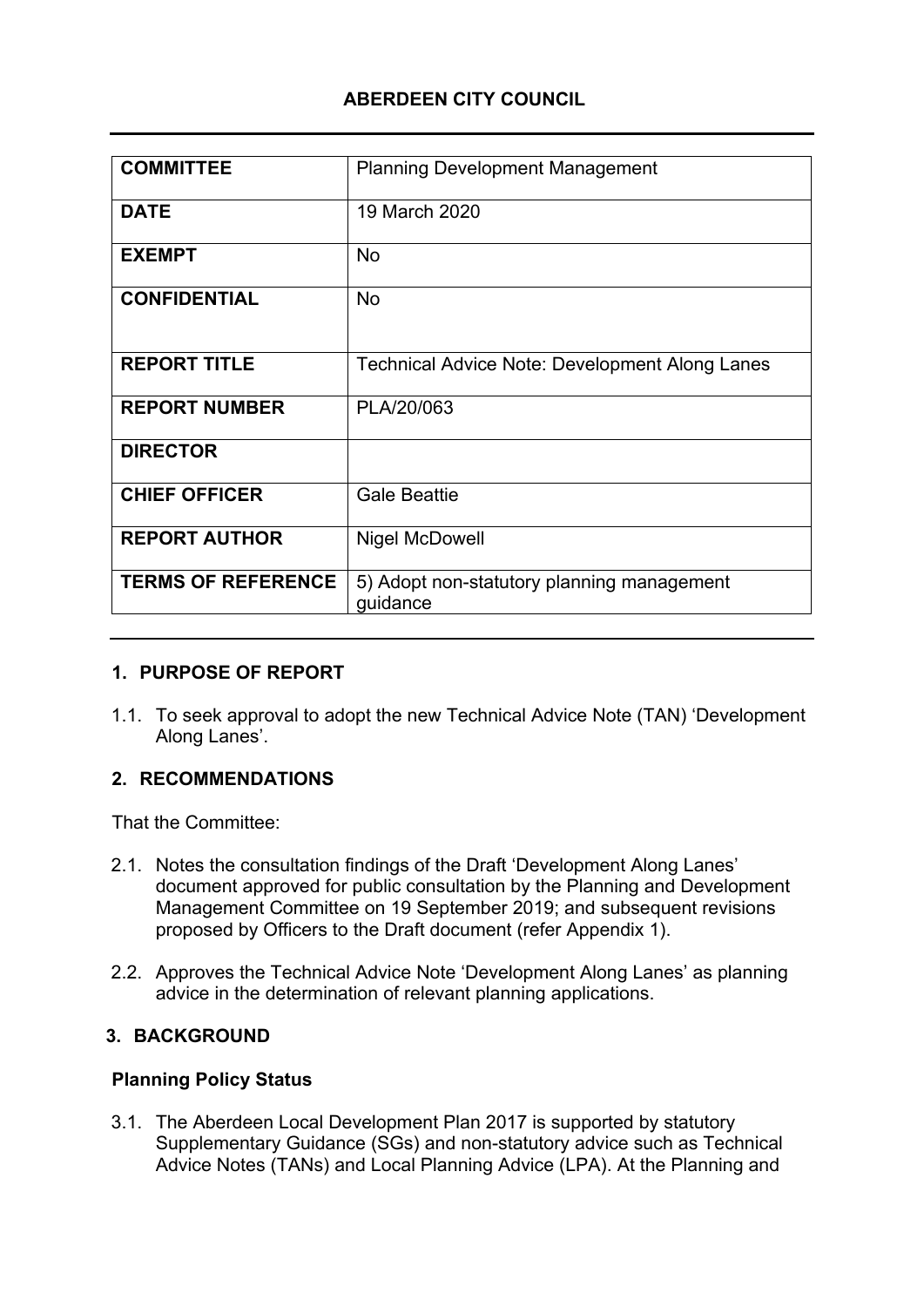Development Management Committee on 19 September 2019 the Draft document was provisionally called 'Local Planning Policy' to be a material consideration in planning matters. Further to discussions with the Local Development Plan Team in Strategic Place Planning, our advice to Members is that this document now to be progressed as a Technical Advice Note to the adopted Local Development Plan, and at the relevant time be proposed as Aberdeen Planning Guidance to the emerging Aberdeen Local Development Plan 2022. This is simply a change in terminology – from Local Planning Policy to Aberdeen Planning Guidance and the status of non-statutory planning guidance would apply to either term.

#### **Context to Development Along Lanes**

3.2. Report PLA/19/305 to the Planning Development Management Committee of 19 September 2019 outlined the circumstances for the creation of the Draft Technical Advice Note. The Technical Advice Note is created as a planning response to the recent trend of historic property in use as office accommodation becoming redundant due to the supply of 21st century purpose-built office accommodation. The Draft Technical Advice Note recognises this context of change and provides a design-led planning advice on the sympathetic remodelling of these historic buildings, their curtilage and feus within the city centre and the Albyn Place / Rubislaw Conservation Area (See Appendix 2), as well as encouraging lanes and mews buildings within new development in accordance with the existing Technical Advice Note on Masterplanning. (All the Masterplanned Zones are illustrated on page 45 of the Aberdeen Local Development Plan 2017).

#### **Public Consultation Programme**

- 3.3. In agreeing Report PLA/19/205 Members approved a minimum 4week period of public consultation on the Draft TAN, and for Officers to report back the findings of the public consultation exercise back to this Committee within 6 months, which is the purpose of this Report.
- 3.4. The public consultation on the Draft TAN ran for a period of four weeks from Monday 11 November 2019 to Monday 9 December 2019. The document was made available and publicised during the consultation by the following methods:
	- Publication of the Draft document on the Aberdeen City Council 'Consultation Hub' <https://consultation.aberdeencity.gov.uk/>
	- Press Advert in the P&J newspaper on 11 November 2019.
	- Hard copy of the document available for review at Marischal College, between 9am and 5pm Monday to Friday and in the Aberdeen Central Library during their normal opening hours.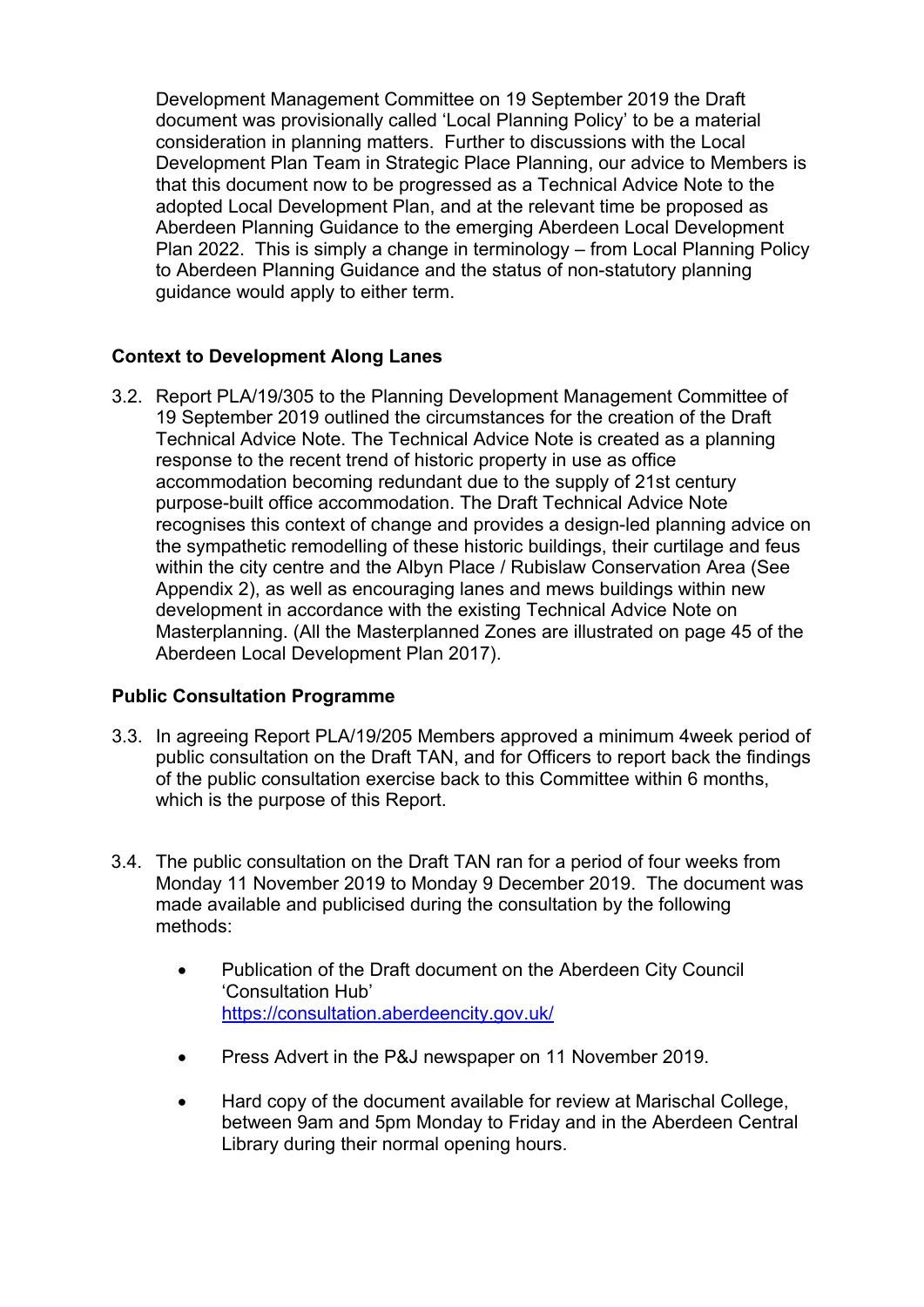- Press release issued on the Council's website advertising the 4-week consultation period, including how to view and comment on the Draft document.
- Notification (email) of the draft and its 4-week consultation period issued to statutory consultees and all Community Councils.
- Sent to Aberdeen Society of Architects for circulation to members.

### **Public Consultation Findings Summary**

3.5. The consultee comments received, the Officer responses and any revision made to the raft document are recorded in Appendix 1. Full versions of the representations received can be viewed upon request. The Draft 'Development Along Lanes' document was widely advertised, however, the consultation programme yielded four responses and therefore the assumption is that interested parties must have been generally content with the Draft. Nonetheless the comments received were positive and helpful in finalising the Technical Advice Note.

#### **Strategic Environmental Assessment**

3.6. A Strategic Environmental Assessment (SEA) consultation request was submitted to the Scottish Government Gateway as the Draft document fell within the criteria of 'sets the framework for future development consent of projects' remit. A SEA Screening submission did not prompt a response therefore the Technical Advice Note is considered not likely to have significant environmental effects in its delivery.

#### **4. FINANCIAL IMPLICATIONS**

4.1. There are no financial implications arising from approval of this report.

#### **5. LEGAL IMPLICATIONS**

5.1. There are no legal implications arising from approval of this report.

#### **6. MANAGEMENT OF RISK**

| Category         | <b>Risk</b>                                                                                                                                                     | Low $(L)$<br><b>Medium</b><br>(M)<br>High (H) | <b>Mitigation</b>                                                                                                                                                           |
|------------------|-----------------------------------------------------------------------------------------------------------------------------------------------------------------|-----------------------------------------------|-----------------------------------------------------------------------------------------------------------------------------------------------------------------------------|
| <b>Financial</b> | <b>None</b>                                                                                                                                                     | N/A                                           | N/A                                                                                                                                                                         |
| Legal            | None                                                                                                                                                            | N/A                                           | N/A                                                                                                                                                                         |
| <b>Employee</b>  | By not providing approved<br>advice and direction<br>Officers could over time<br>provide inconsistent<br>advice resulting in longer<br>timescales to manage and | Low                                           | The Technical Advice Note<br>provides parameters to<br>encourage acceptable forms of<br>development in advance of<br>planning applications being<br>submitted. This enables |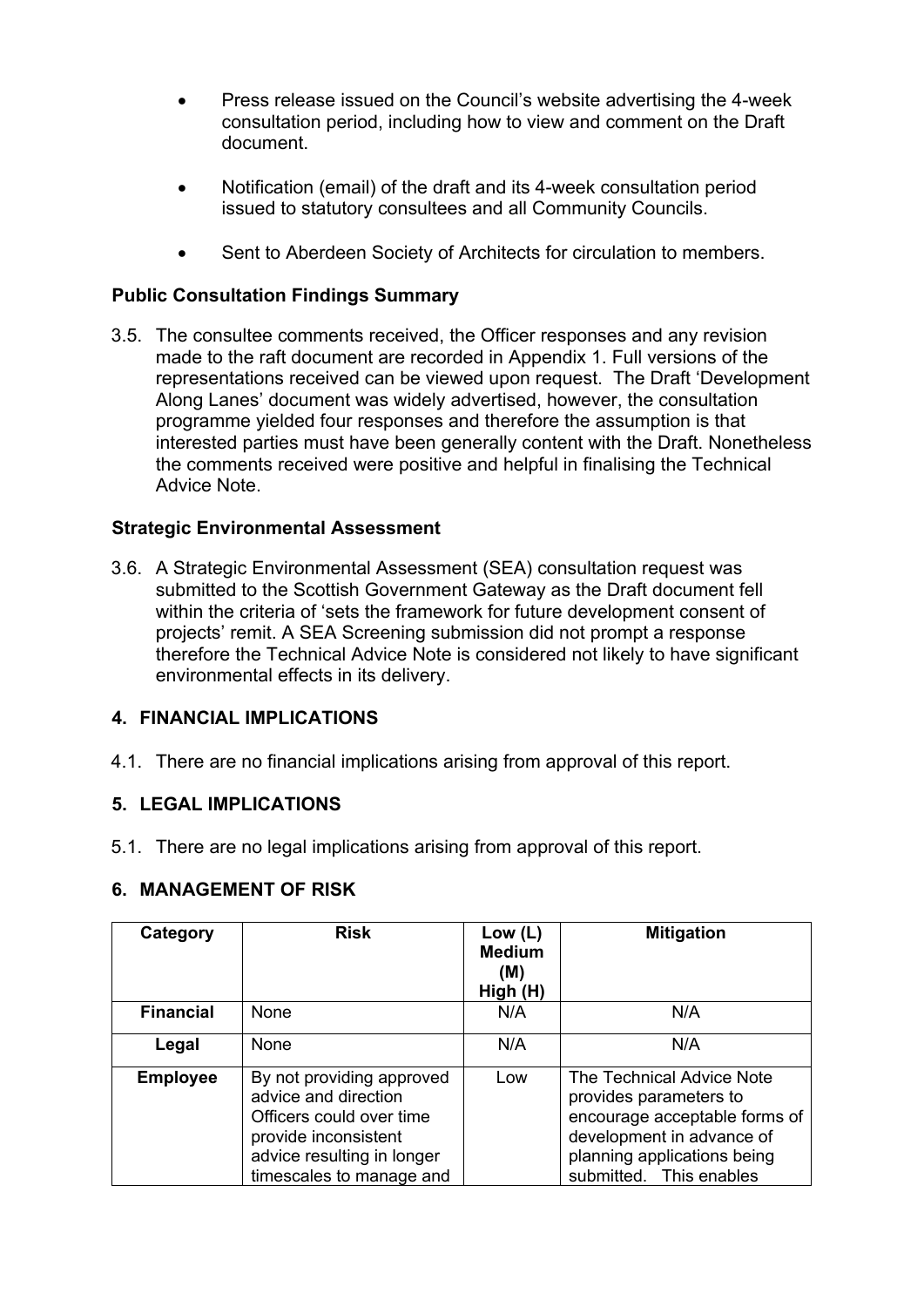|                     | process planning<br>applications.                                                                                                                                           |        | consistent advice for site-<br>specific proposals.                                                                                                                                                                                                    |
|---------------------|-----------------------------------------------------------------------------------------------------------------------------------------------------------------------------|--------|-------------------------------------------------------------------------------------------------------------------------------------------------------------------------------------------------------------------------------------------------------|
| <b>Customer</b>     | By not providing advice<br>the Customer is open to<br>developing proposals that<br>may not be appropriate to<br>the site.                                                   | Low    | Preparing planning advice<br>provides greater clarity,<br>consistency and certainty in<br>the topic area.                                                                                                                                             |
| <b>Environment</b>  | Not providing this advice<br>could result in lost<br>opportunities to protect<br>and enhance our built<br>environment and<br>encourage appropriate<br>forms of development. | Medium | <b>Technical Advice is prepared</b><br>to give planning consideration<br>and parameters and is a<br>material consideration in the<br>evaluation of planning<br>proposals and is subject to<br><b>Strategic Environmental</b><br>Assessment screening. |
| <b>Technology</b>   | None                                                                                                                                                                        | N/A    | N/A                                                                                                                                                                                                                                                   |
| <b>Reputational</b> | Not providing approved<br>advice opens the<br>possibility of inconsistency<br>and delays in decision<br>making.                                                             | Medium | The preparation and approval<br>of Technical Advice illustrates<br>the Council's approach to<br>development matters in<br>protecting and enhancing our<br>city through consistent means.                                                              |

# **7. OUTCOMES**

| <b>Local Outcome Improvement Plan Themes</b> |                                                                                                                                                                                                                                                                                                                                                                                                                                                                                                                                                                                                                                                                                                                                                                               |
|----------------------------------------------|-------------------------------------------------------------------------------------------------------------------------------------------------------------------------------------------------------------------------------------------------------------------------------------------------------------------------------------------------------------------------------------------------------------------------------------------------------------------------------------------------------------------------------------------------------------------------------------------------------------------------------------------------------------------------------------------------------------------------------------------------------------------------------|
|                                              | <b>Impact of Report</b>                                                                                                                                                                                                                                                                                                                                                                                                                                                                                                                                                                                                                                                                                                                                                       |
| <b>Prosperous Economy</b>                    | Approved planning advice provides a direction to front-load<br>planning matters and stimulate ideas at the earliest stages<br>of the development process. This advice promotes the<br>technical requirements for development opportunities along<br>lanes in the city centre, and in part of the Albyn Place /<br>Rubislaw Conservation Area as well as in masterplanned<br>areas to promote dwelling choice and create attractive<br>sustainable places in Aberdeen. (Key Driver 1.3)                                                                                                                                                                                                                                                                                        |
| <b>Prosperous People</b><br>(Adult)          | Promoting planning advice that is subject to an inclusive<br>approach of public engagement and consultation gives the<br>opportunity for interested parties to shape and take<br>ownership of policy and advice that guides development in<br>Aberdeen. The consideration of residential development<br>opportunities along lanes within the city centre and in part of<br>the Albyn Place / Rubislaw Conservation Area should<br>provide further residential choice in locations that are closest<br>to the greatest concentration of amenities and facilities in<br>Aberdeen. Increasing the residential population of these<br>identified areas increases the urban density and positive<br>intensity of the city as the heart of a wider city region. (Key<br>Driver 7.1) |
| <b>Prosperous Place</b>                      | The advice promotes sympathetic forms of development in<br>suitable locations to support an attractive city where<br>development opportunities are capitalised upon for the<br>benefit of the city. (Key Driver 14.1)                                                                                                                                                                                                                                                                                                                                                                                                                                                                                                                                                         |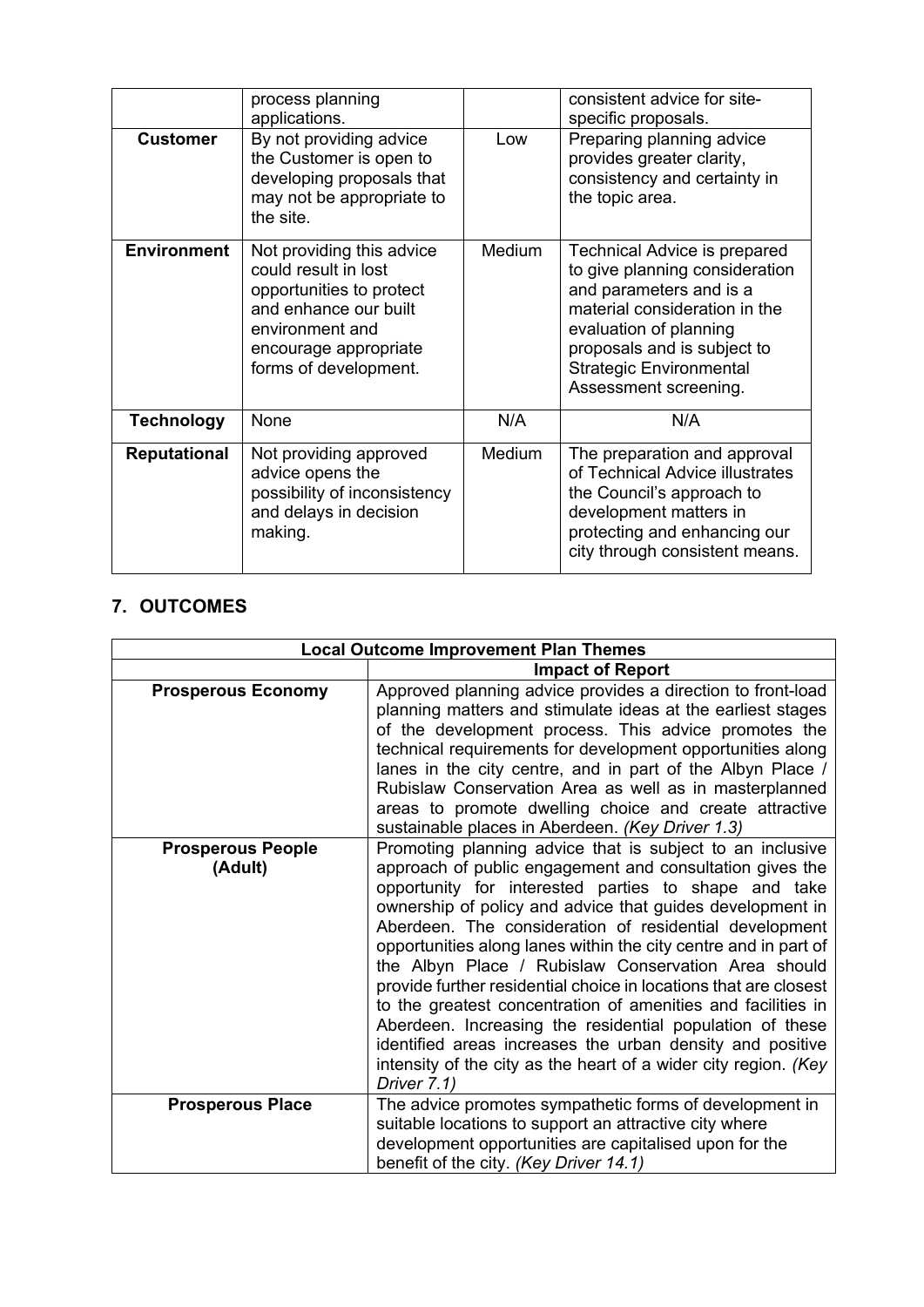| <b>Design Principles of Target Operating Model</b> |                                                                                                                                                                                                                                                                                                                                                                                                                                                                                                                 |  |
|----------------------------------------------------|-----------------------------------------------------------------------------------------------------------------------------------------------------------------------------------------------------------------------------------------------------------------------------------------------------------------------------------------------------------------------------------------------------------------------------------------------------------------------------------------------------------------|--|
|                                                    | <b>Impact of Report</b>                                                                                                                                                                                                                                                                                                                                                                                                                                                                                         |  |
| <b>Customer Service Design</b>                     | The process of creating approved planning advice involves<br>engagement and consultation with interested parties in<br>order that they influence, shape and have ownership of<br>material considerations that direct development in the city.<br>This advice provides front-loaded technical considerations<br>at an early stage in the development process when<br>expenditure is relatively low, and the considerations of the<br>Local Authority are known in order to plan for high quality<br>development. |  |
| <b>Organisational Design</b>                       | Local Technical Advice follows a<br>rigorous internal<br>collaborative process with colleagues from teams across<br>the Strategic Place Planning Service in order to reach a<br>consensus prior to proceeding to Committee and seeking<br>interested party involvement to shape the outcome.                                                                                                                                                                                                                    |  |
| <b>Governance</b>                                  | The creation of Technical Advice is governed through the<br>Council's Committee Reporting Procedure.                                                                                                                                                                                                                                                                                                                                                                                                            |  |
| <b>Workforce</b>                                   | Approved planning advice is developed and taken forward<br>by an in-house multi-disciplinary team in order to best utilise<br>the in-house skills available.                                                                                                                                                                                                                                                                                                                                                    |  |
| <b>Process Design</b>                              | Approved planning advice is generated as a specific<br>response to an identified trend in change of use in certain<br>parts of the city centre and inner city, as well as the potential<br>to be realised in parts of the Albyn Place / Rubislaw<br>Conservation Area and new masterplanned sites.                                                                                                                                                                                                              |  |
| <b>Technology</b>                                  | Approved planning advice is available as an on-line and<br>hard copy resource to any interested party involved in<br>shaping development proposals in Aberdeen.                                                                                                                                                                                                                                                                                                                                                 |  |
| <b>Partnerships and Alliances</b>                  | Approved Technical Advice follows engagement and<br>consultation with external interested parties including<br>formally constituted<br>in order that<br>groups<br>everyone<br>interested shapes and can take ownership of the outcome.                                                                                                                                                                                                                                                                          |  |

# **8. IMPACT ASSESSMENTS**

| <b>Assessment</b>                                              | <b>Outcome</b>                                                                                                                                                                                                                                       |
|----------------------------------------------------------------|------------------------------------------------------------------------------------------------------------------------------------------------------------------------------------------------------------------------------------------------------|
| <b>Equality &amp; Human Rights</b><br><b>Impact Assessment</b> | The EHRIA to the Draft TAN concludes a neutral impact on<br>protected groups. Creating this Technical Advice Note has<br>been inclusive inviting involvement from interested parties to<br>influence and shape its design-led content and direction. |
| <b>Data Protection Impact</b>                                  | Not required                                                                                                                                                                                                                                         |
| <b>Assessment</b>                                              |                                                                                                                                                                                                                                                      |
| Duty of Due Regard / Fairer                                    | Not applicable                                                                                                                                                                                                                                       |
| <b>Scotland Duty</b>                                           |                                                                                                                                                                                                                                                      |

## **9. BACKGROUND PAPERS**

9.1. Aberdeen Local Development Plan 2017: [https://www.aberdeencity.gov.uk/sites/default/files/LDP\\_WS\\_20170328.pdf](https://www.aberdeencity.gov.uk/sites/default/files/LDP_WS_20170328.pdf)